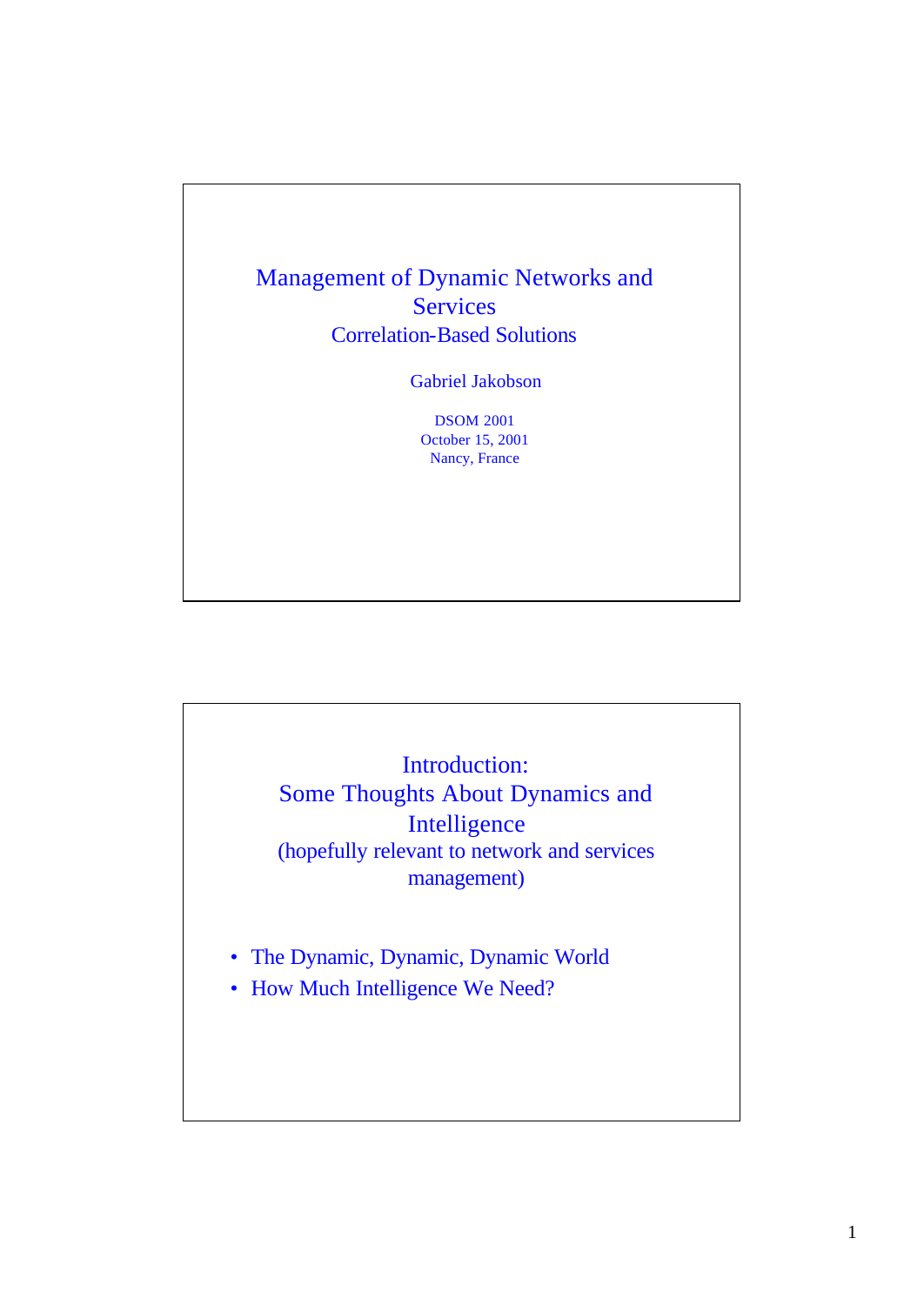

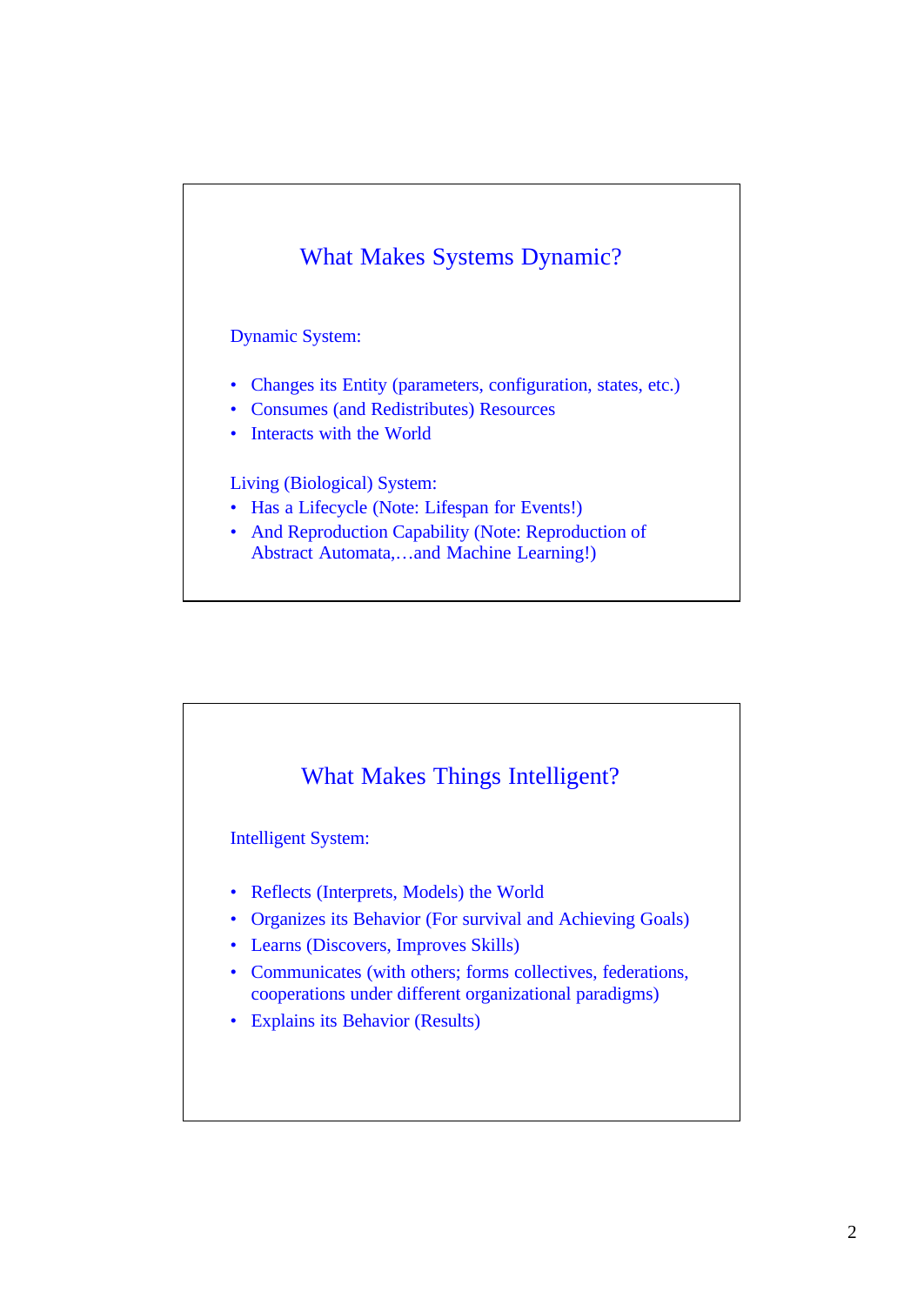

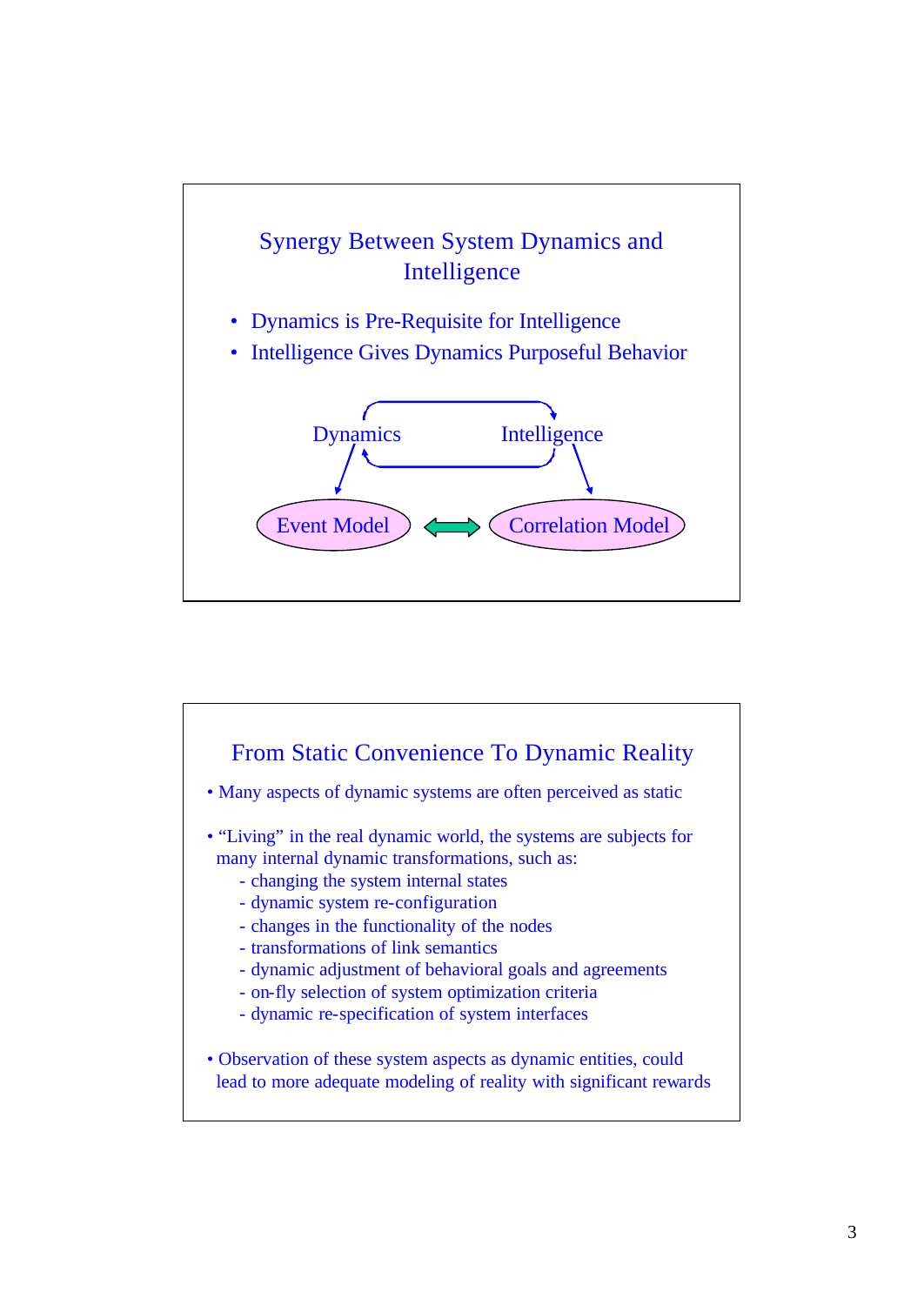

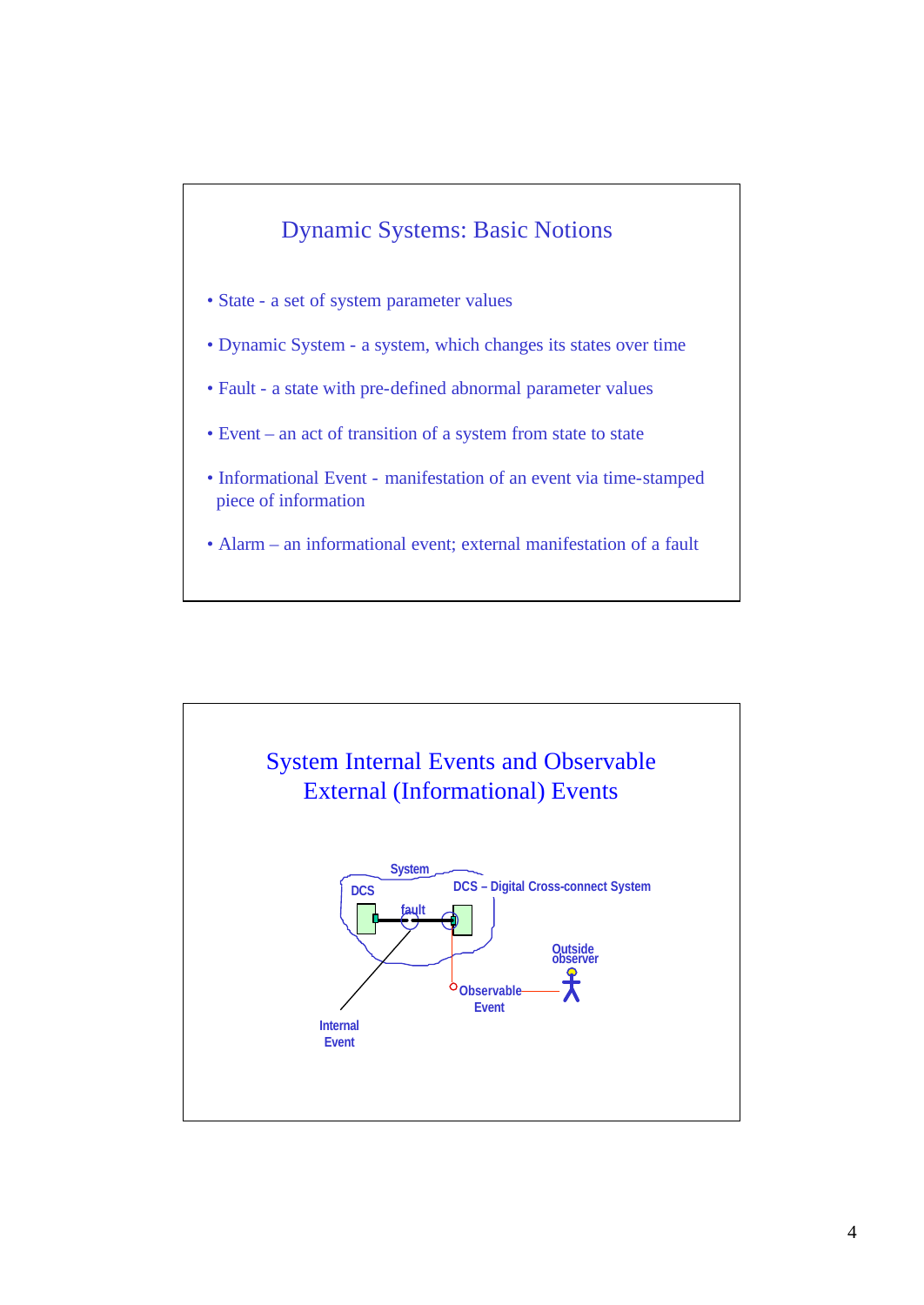### Event Types

- Event types by their source of origin
	- Base events external events originated outside the correlation process
	- Derived events events generated by the correlation process
- Event types by their function
	- Fault alarms
	- Clear messages
	- Status messages
	- Clock events

#### • Event types by their method of origination

- Natural events, i. e. equipment faults
- Artificial events, i.e performance events

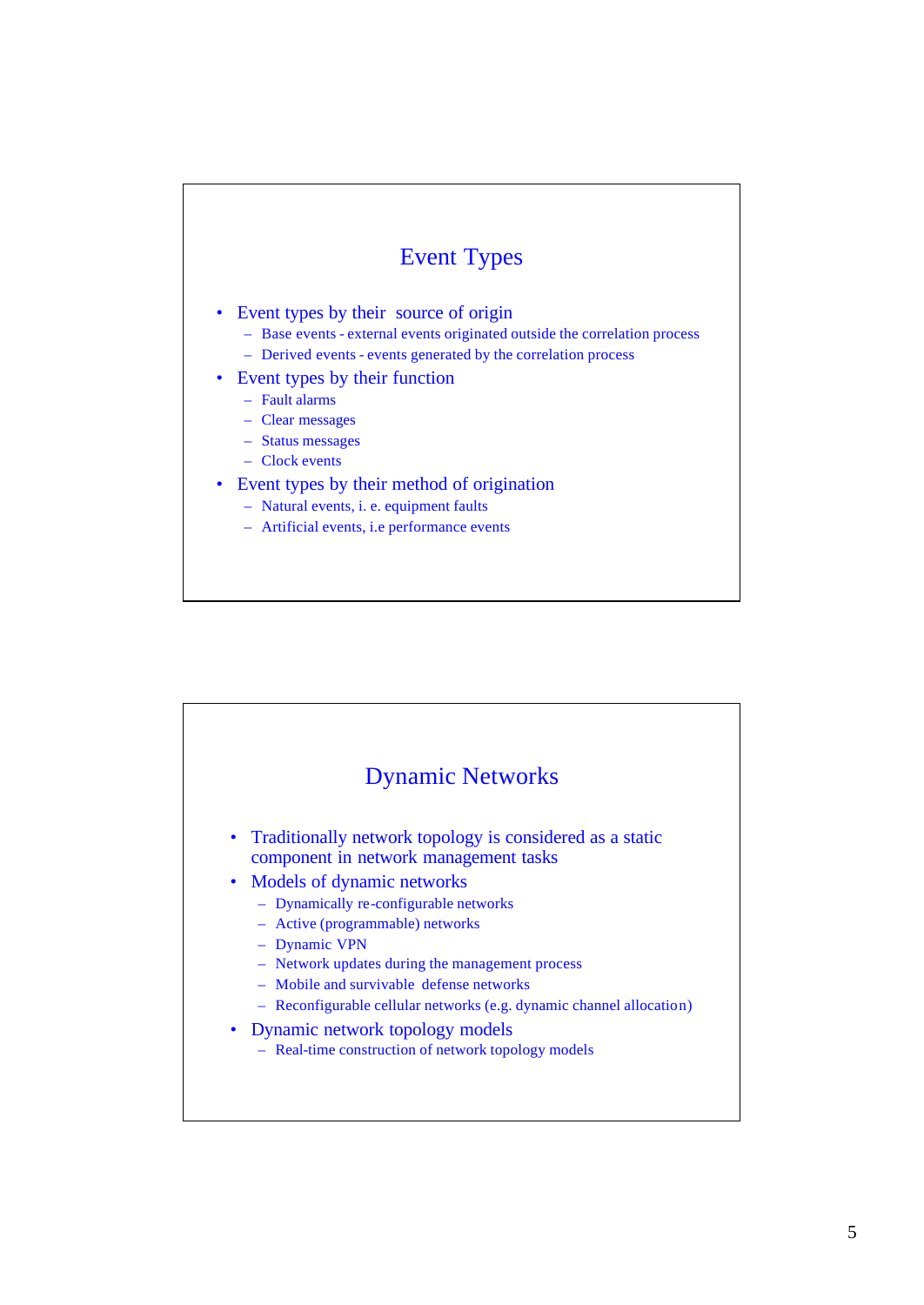

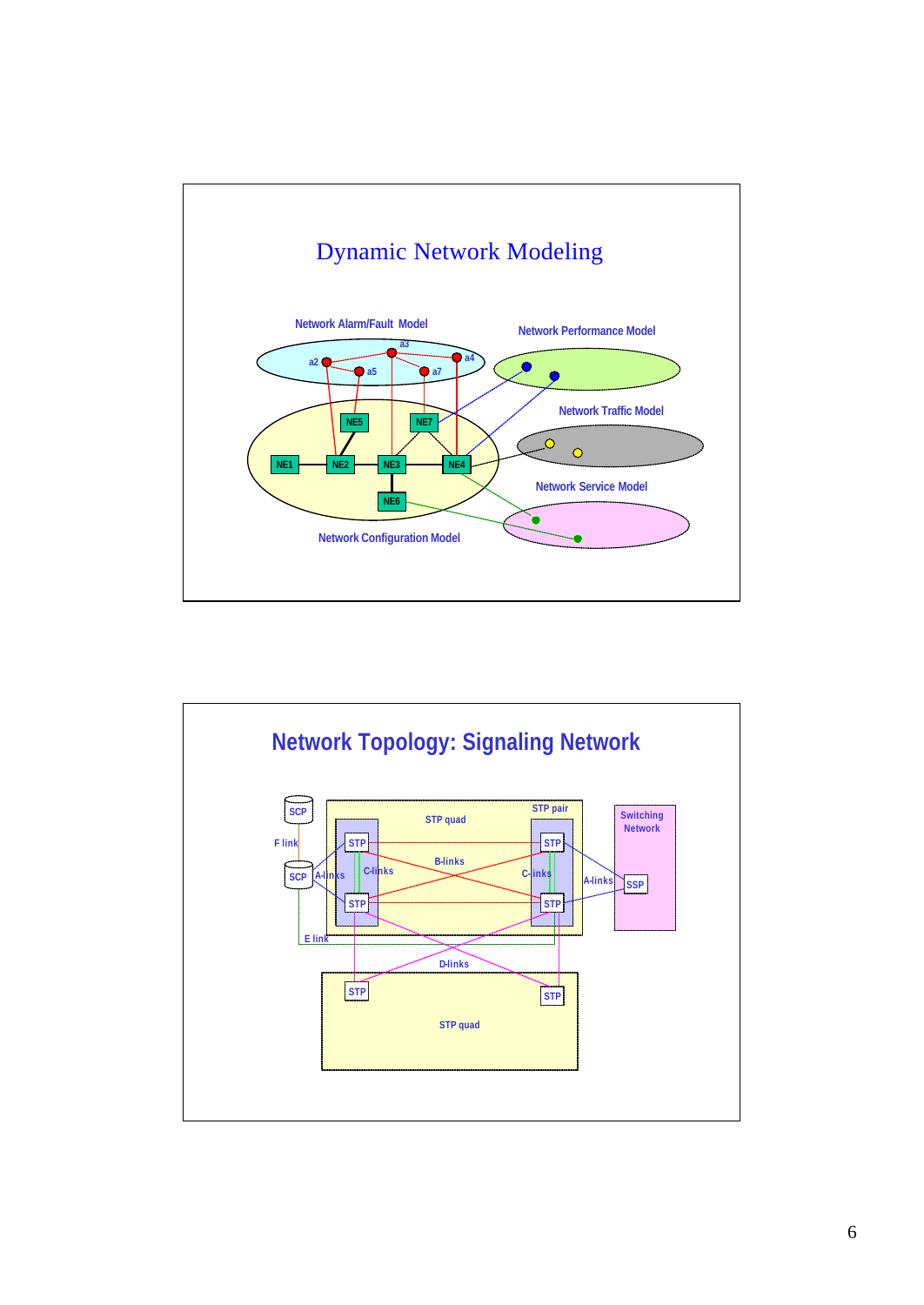

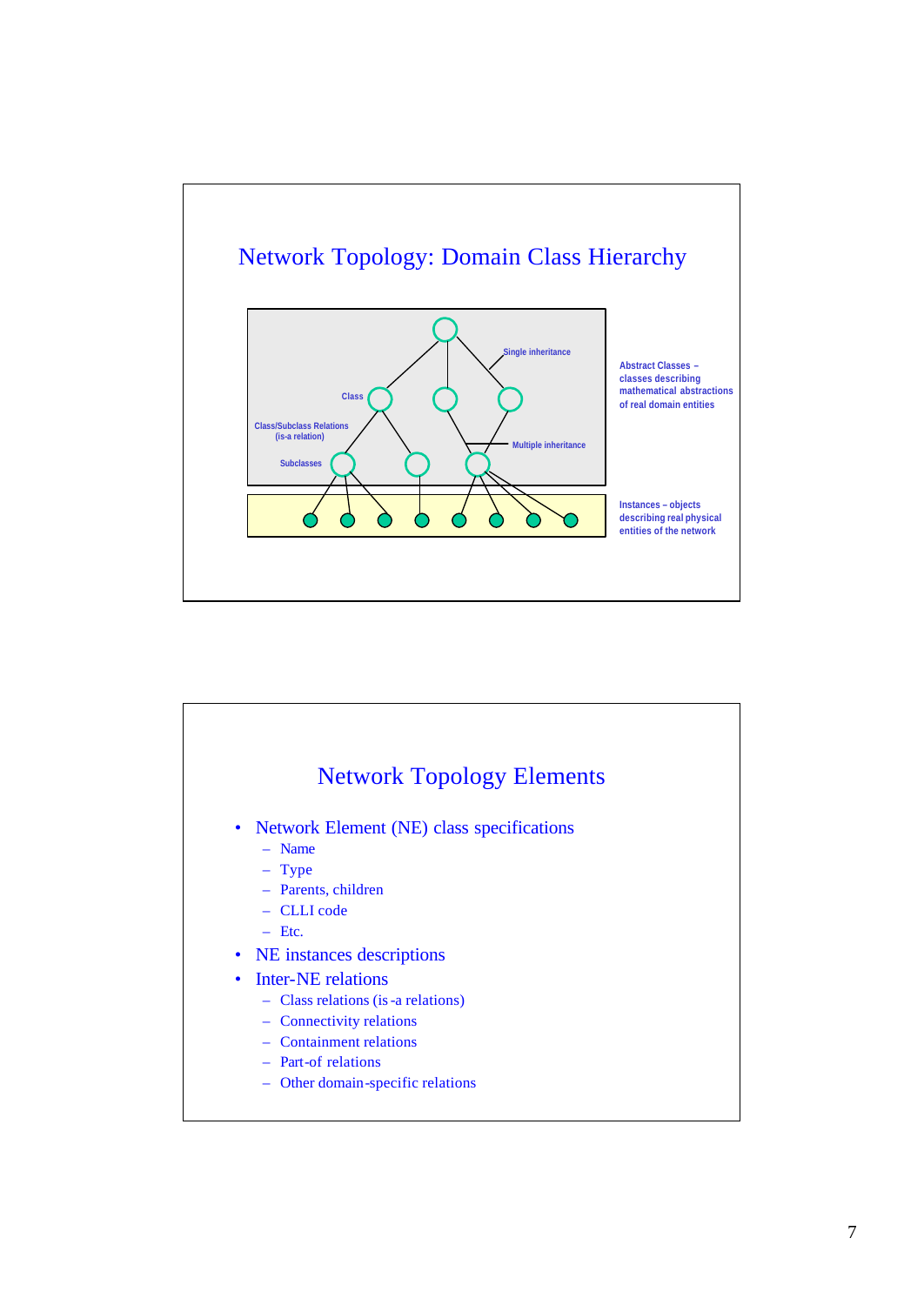

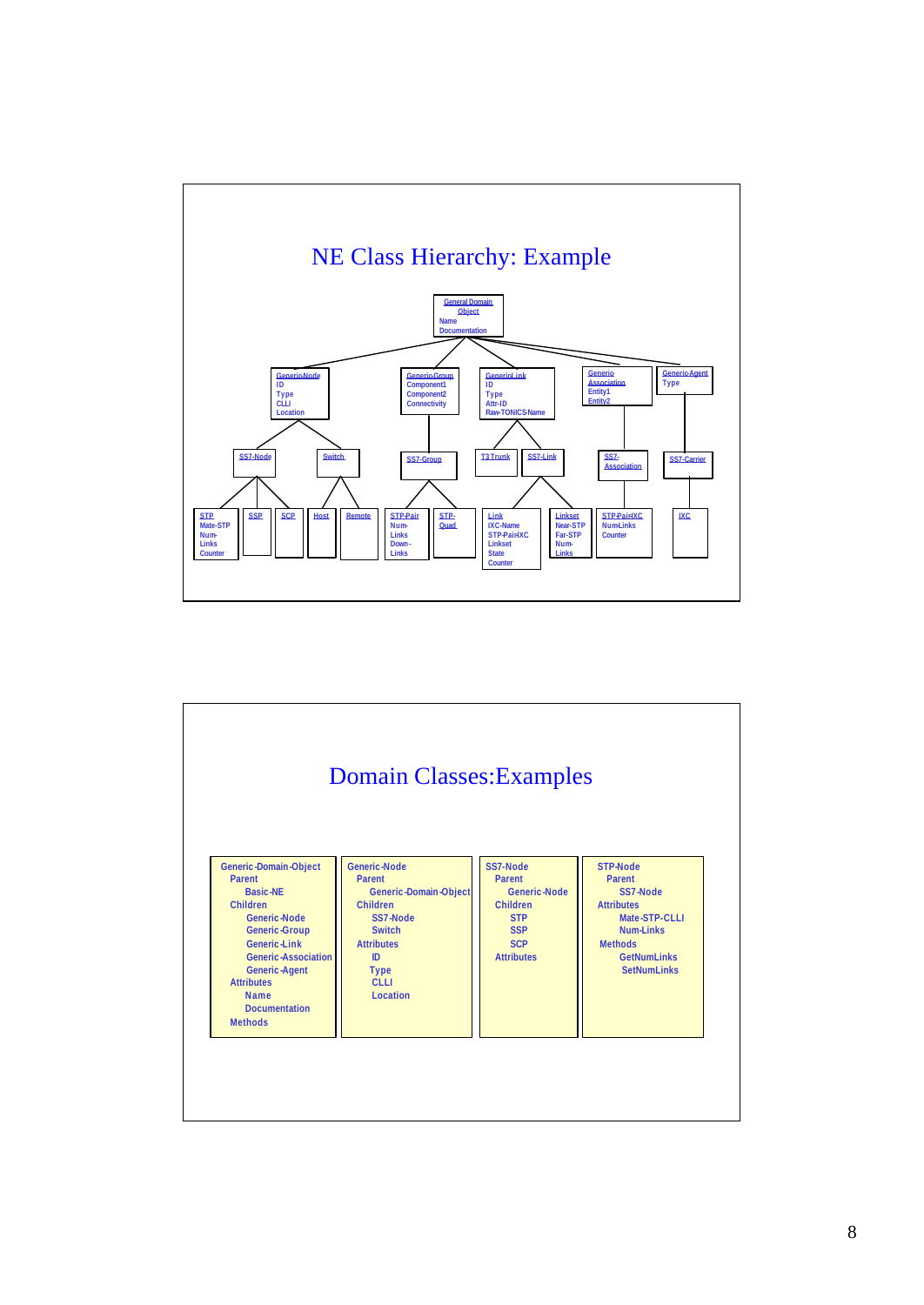

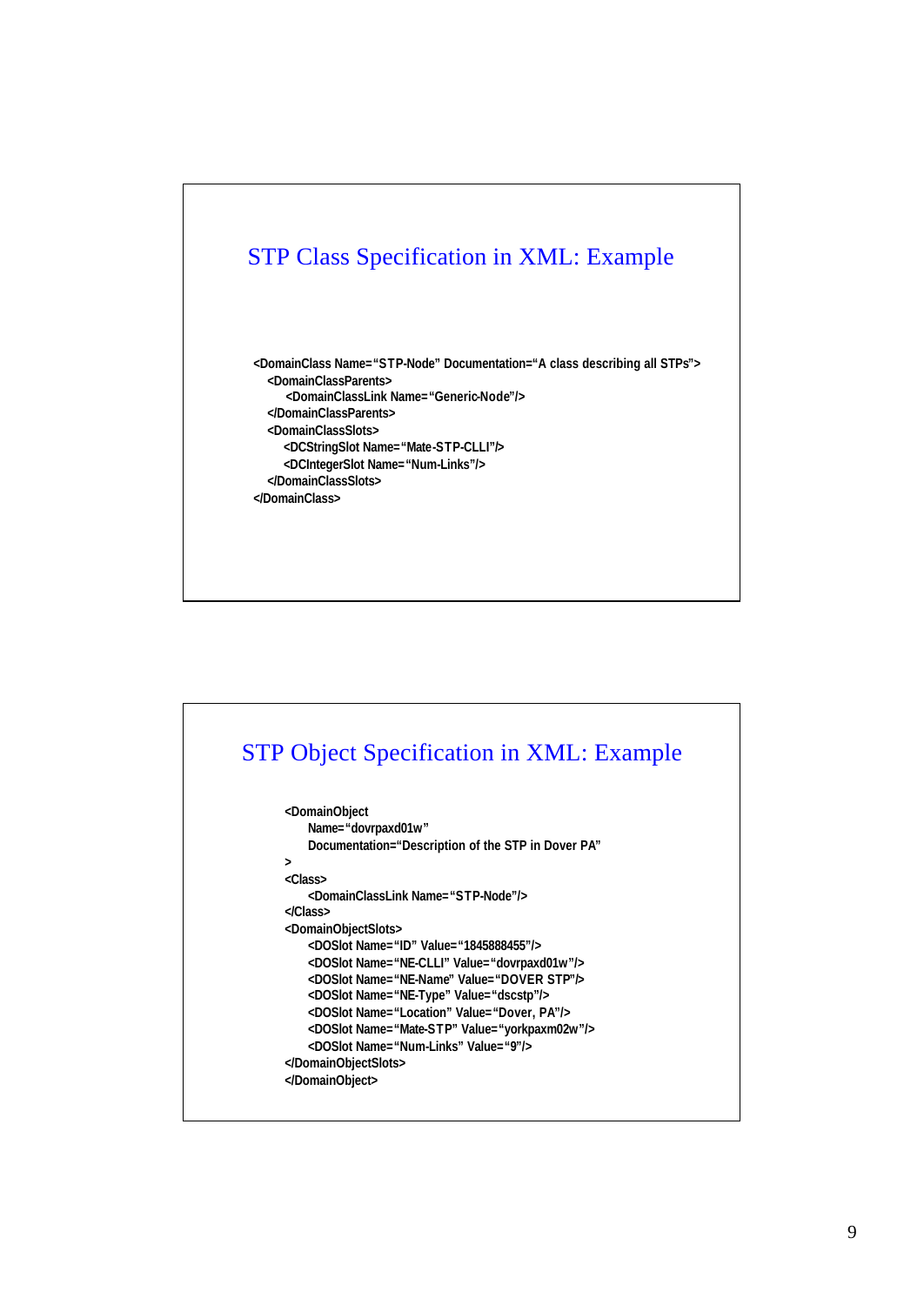

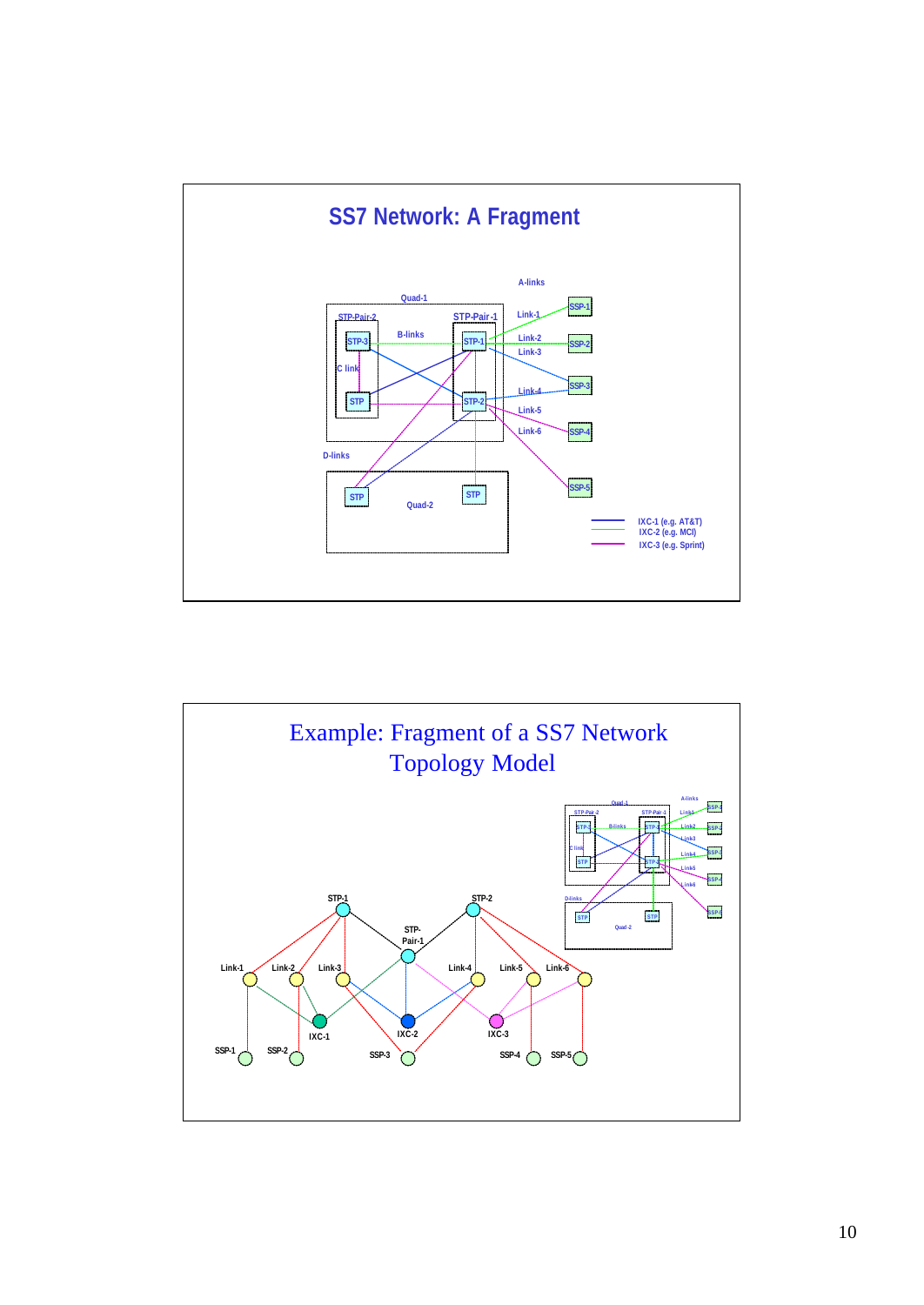

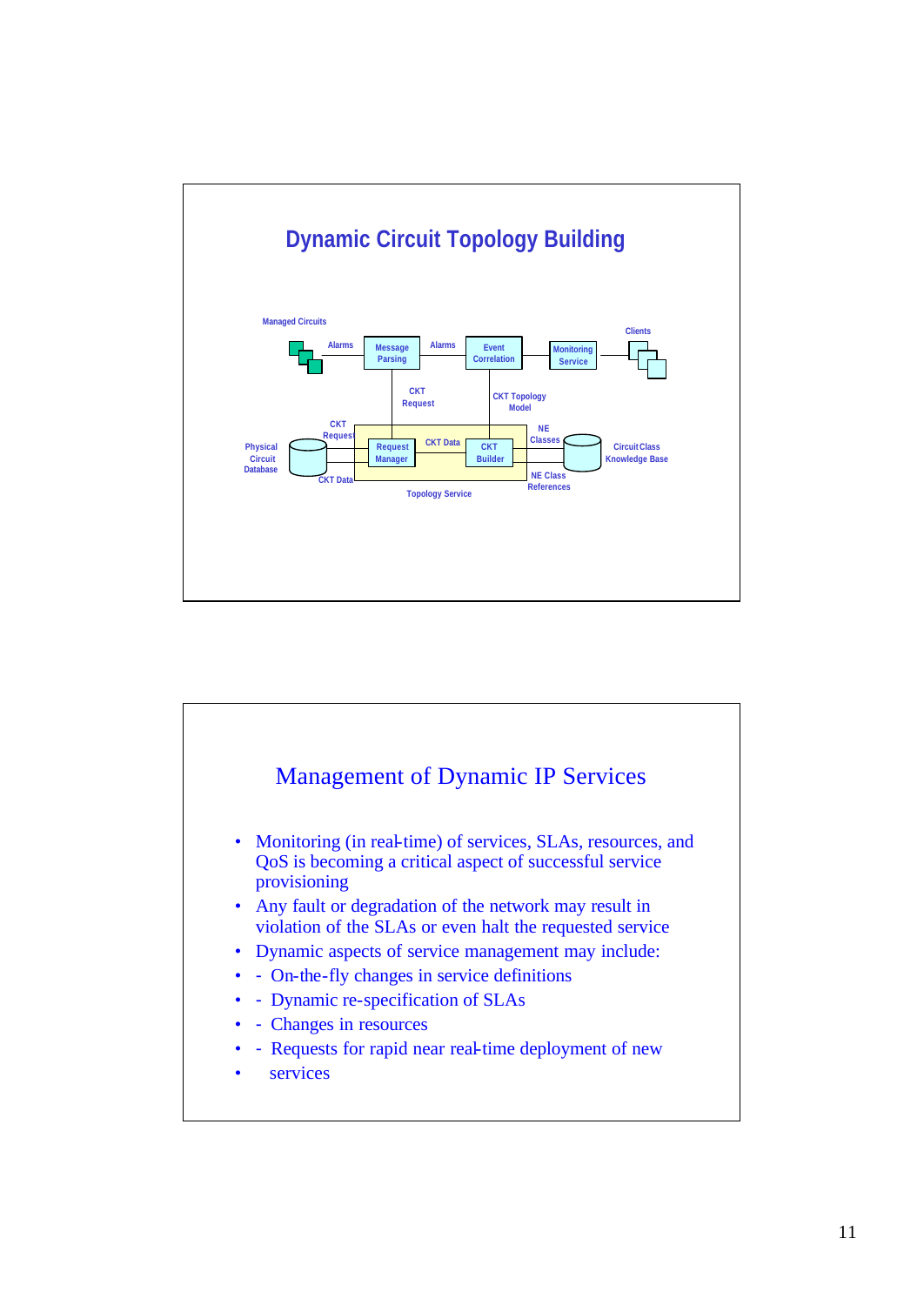#### What is Event Correlation?

- Event Correlation is a real-time event analysis procedure, which, by using event pattern matching rules, assigns a new meaning to the events
- It is a critical process enabling the real-time fault diagnosis of complex networks and services
- It is Artificial Intelligence and Expert Systems technology based software, which is part of general Network/Service Management OSS

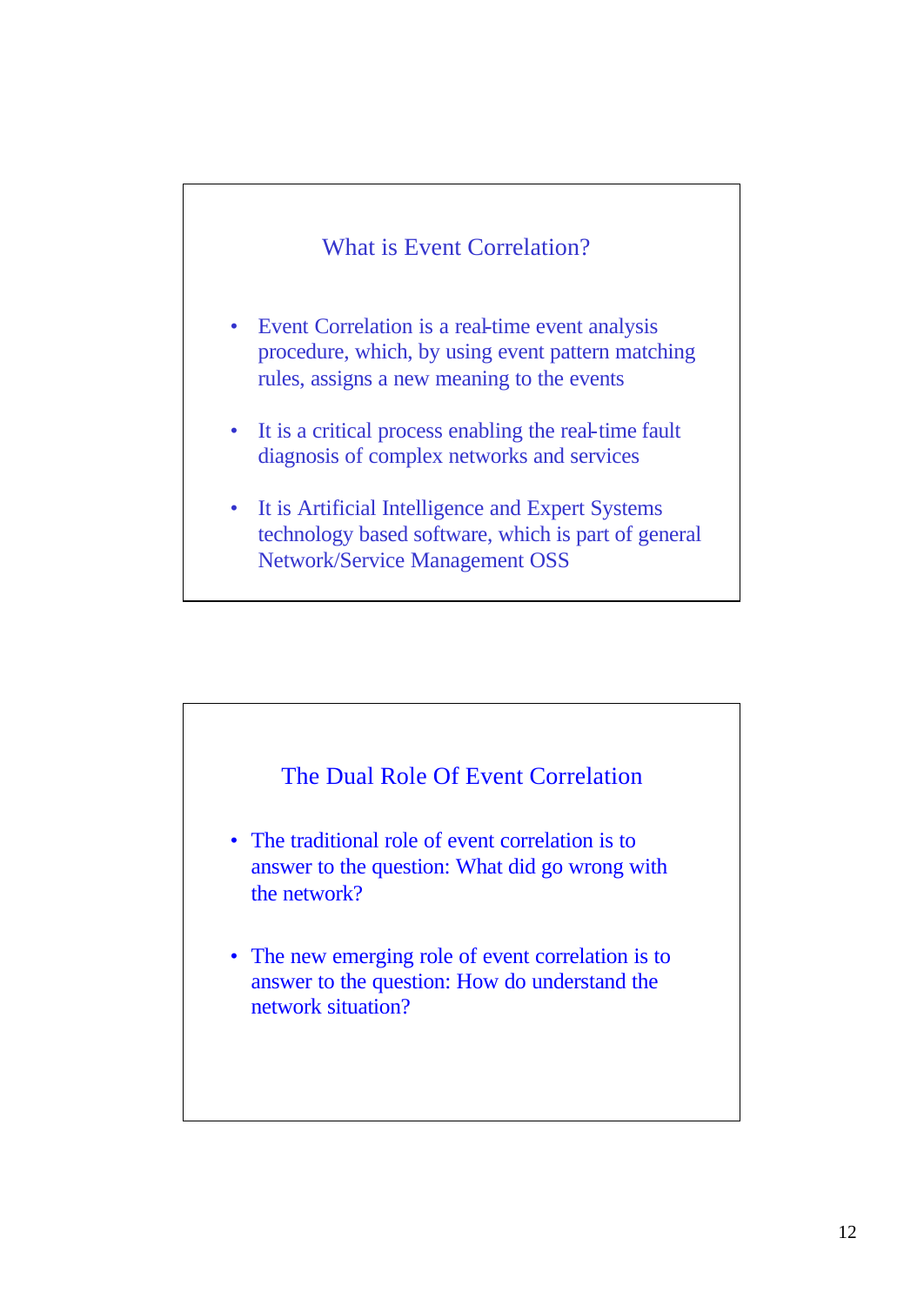## The Role of Time in Event Correlation

- Models of time
	- Interval
	- Point time
	- Event duration and lifespan
- Temporal aspects of event correlation
	- Temporal constrains
	- Temporal reasoning
- (Hard) real time processing
	- Synchronous and asynchronous events
	- Performance
- Natural delays, event masking, event racing, non-deterministic system behavior

# Examples of Time –Dependent Correlation **Functions**

- Monitoring of Event Lifespan
	- For garbage collection purpose
	- For taking account of domain-specific event duration, e.g. "generator
		- provides power for 2 hours (until fuel lasts)"
- Managing Correlation Time Window – E.g. "correlate 3 alarms during 5 seconds"
- Scheduling Time Dependent Actions
- Managing Time Relations Between Events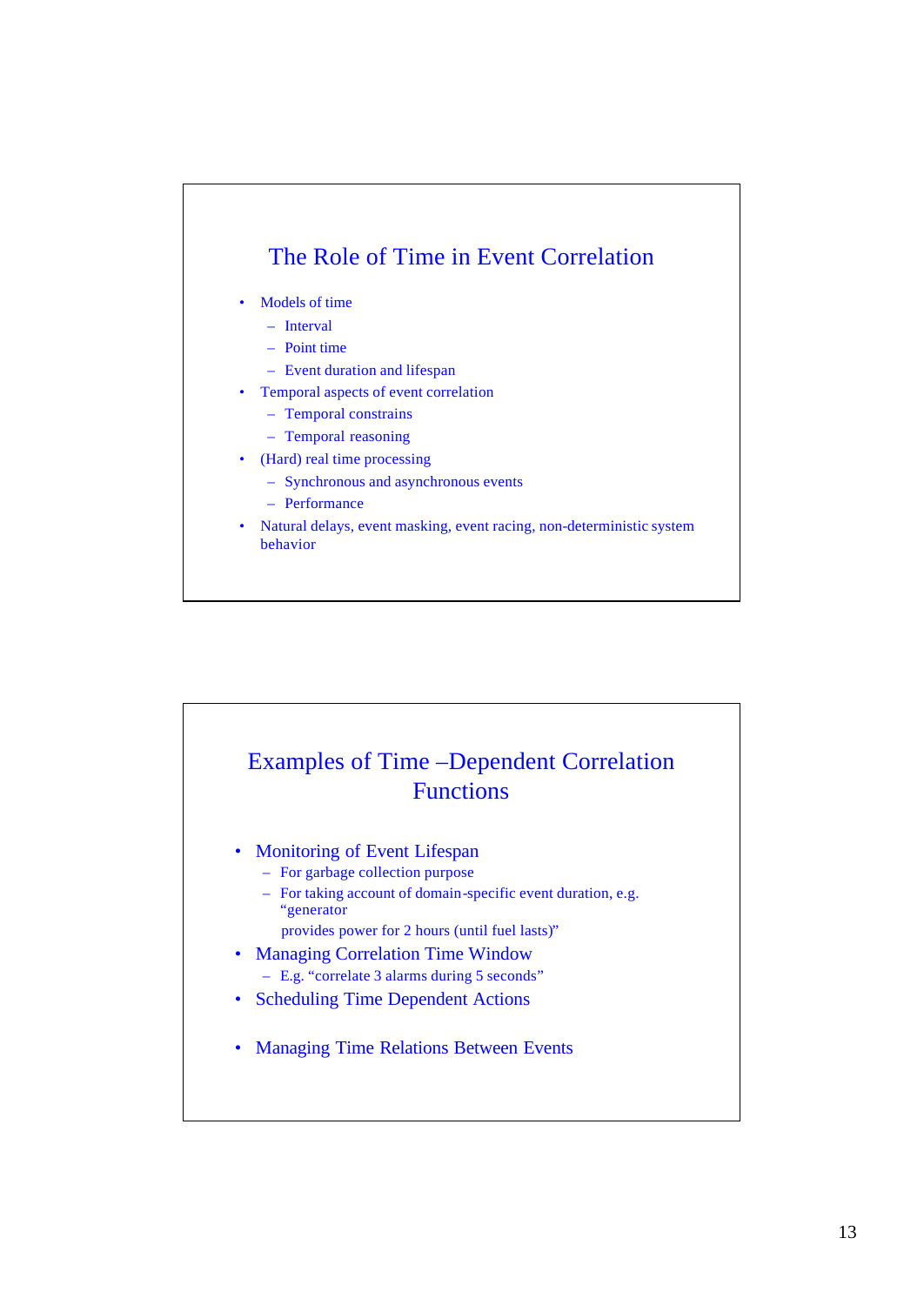

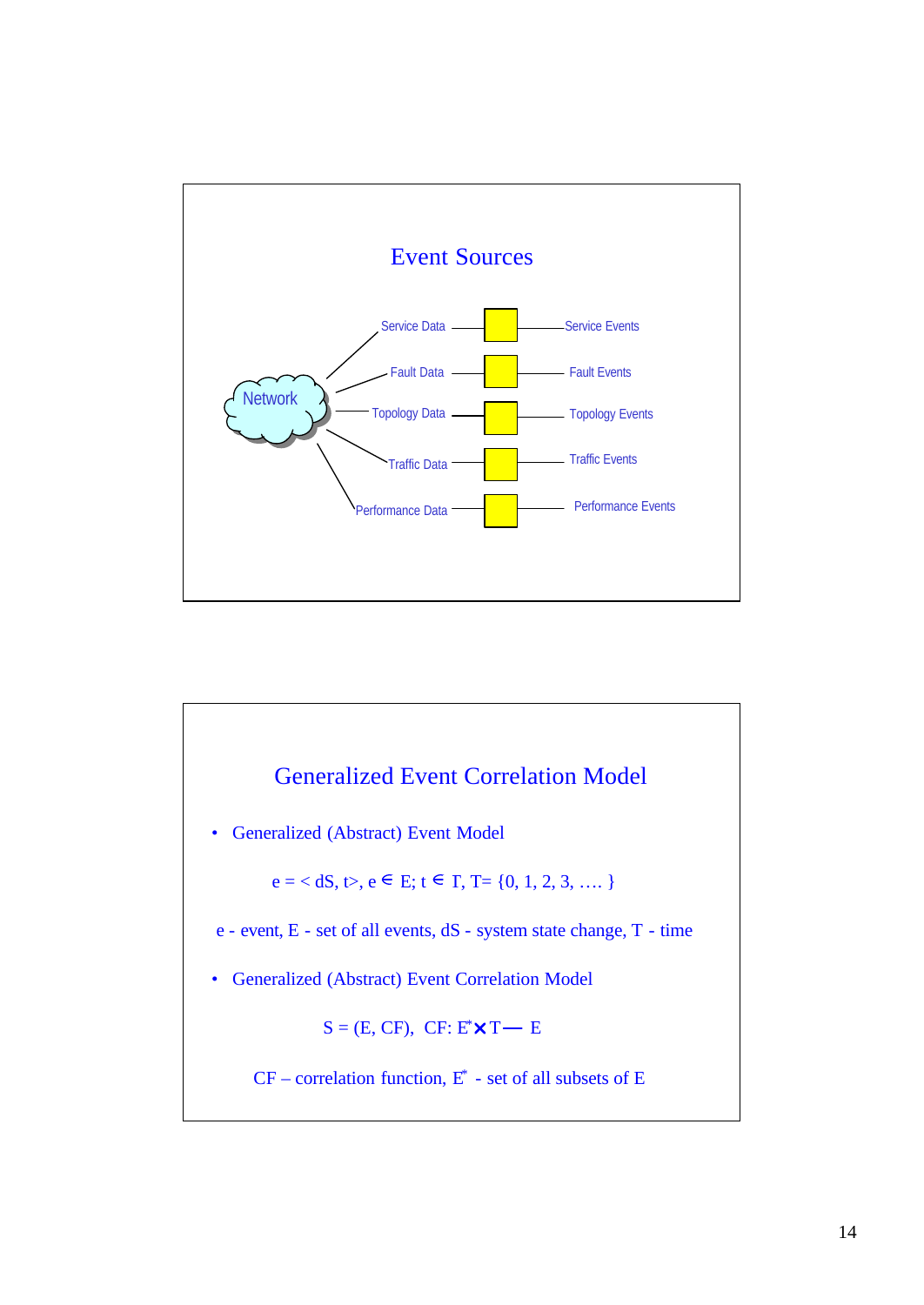

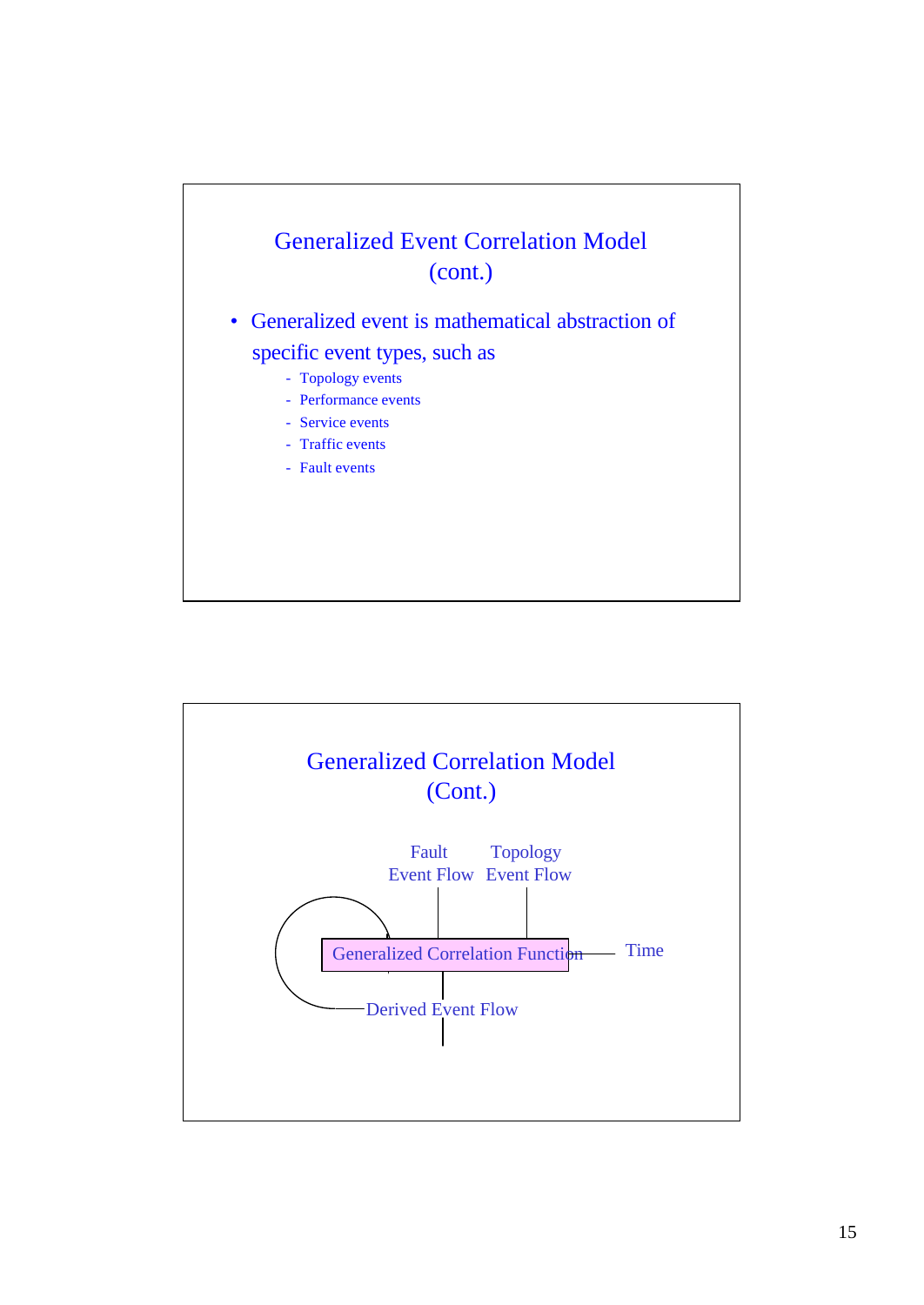

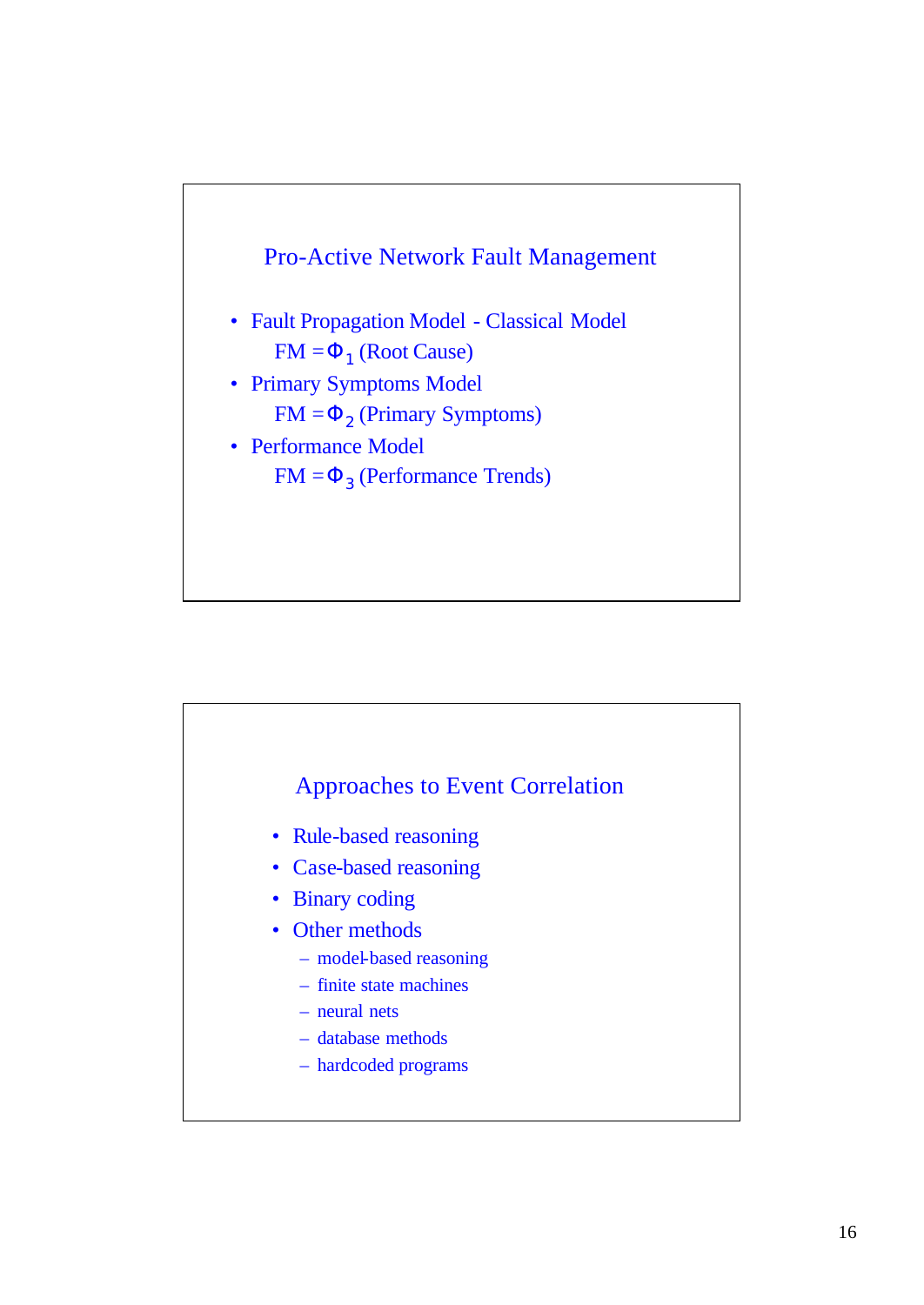

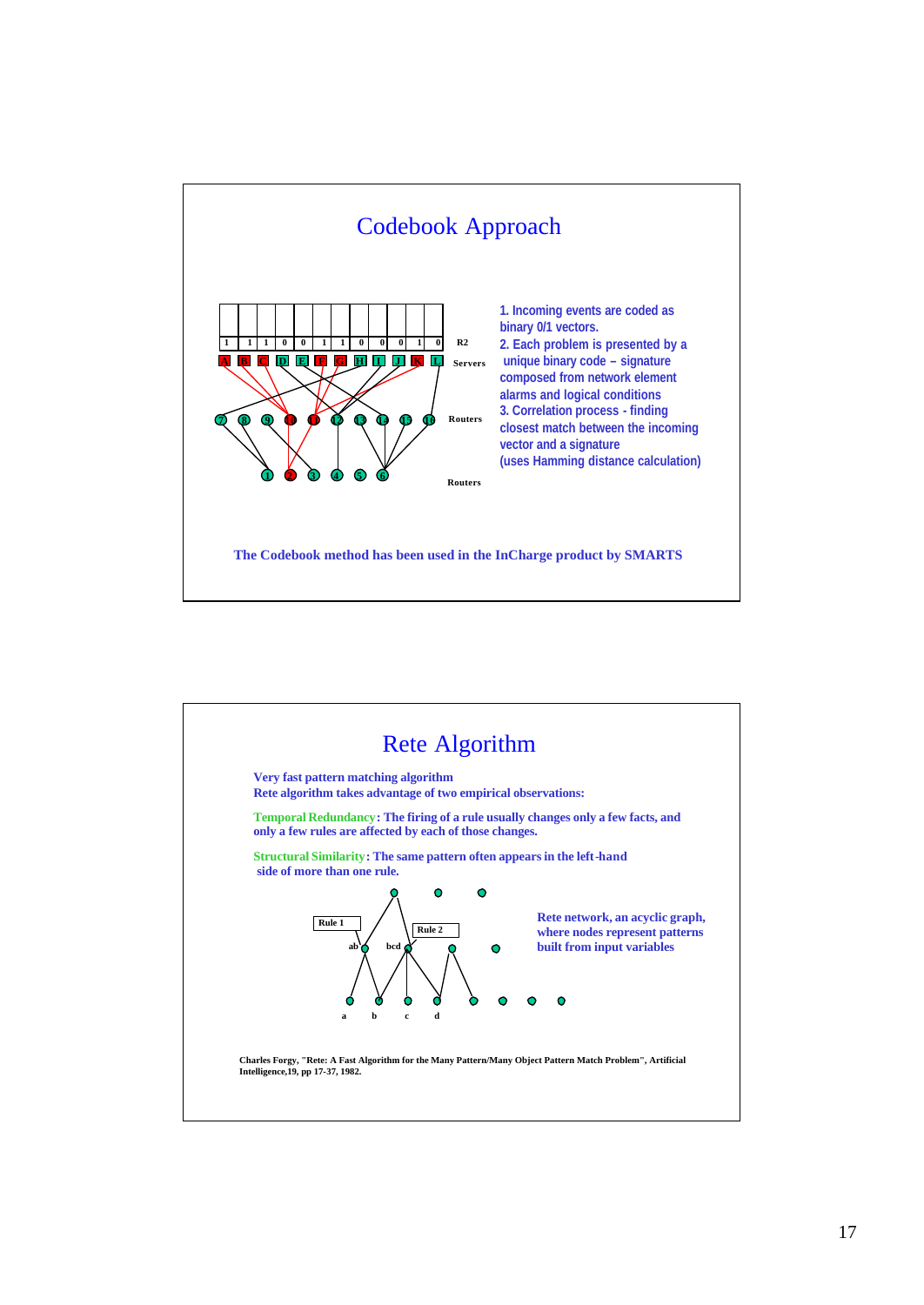

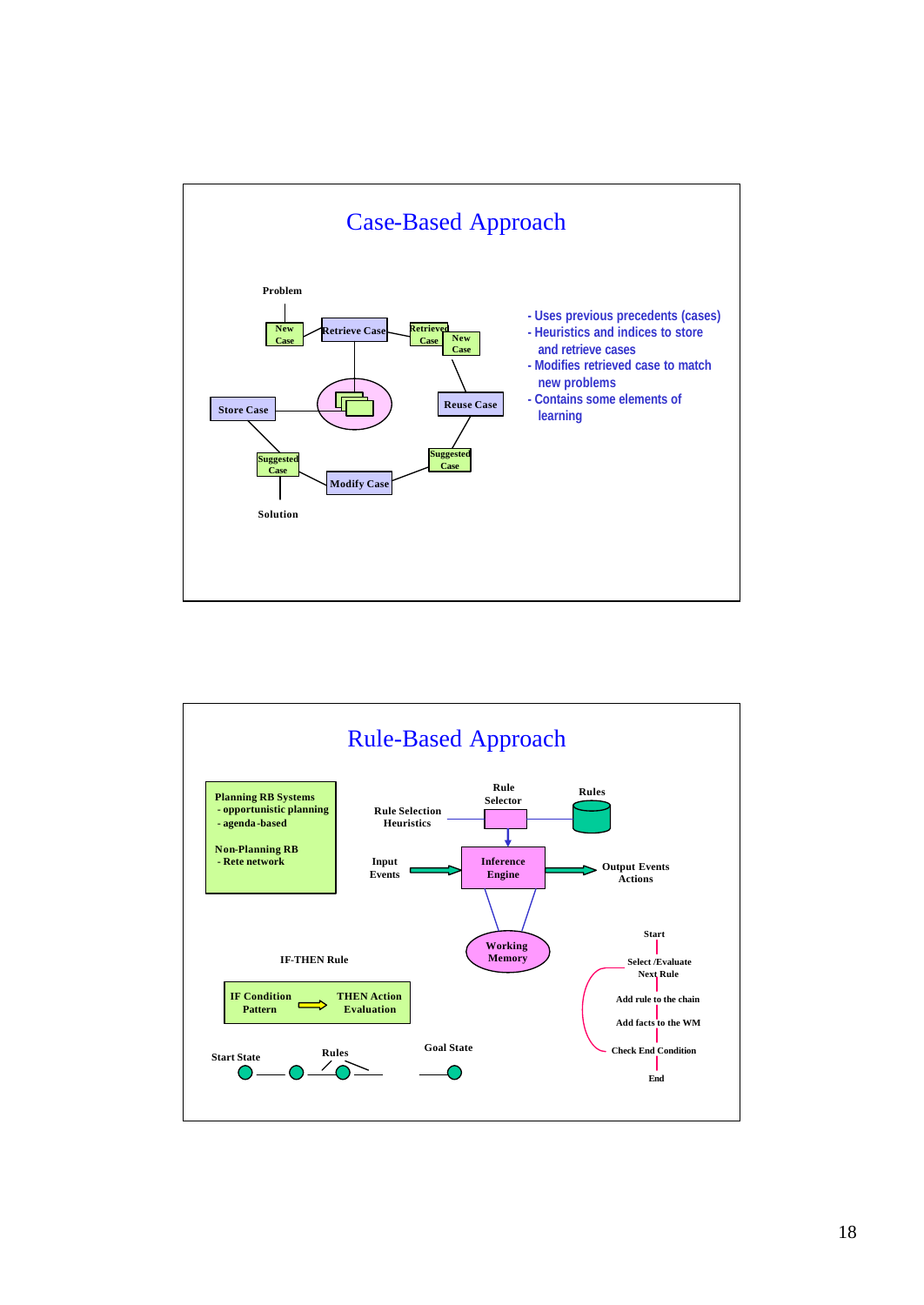

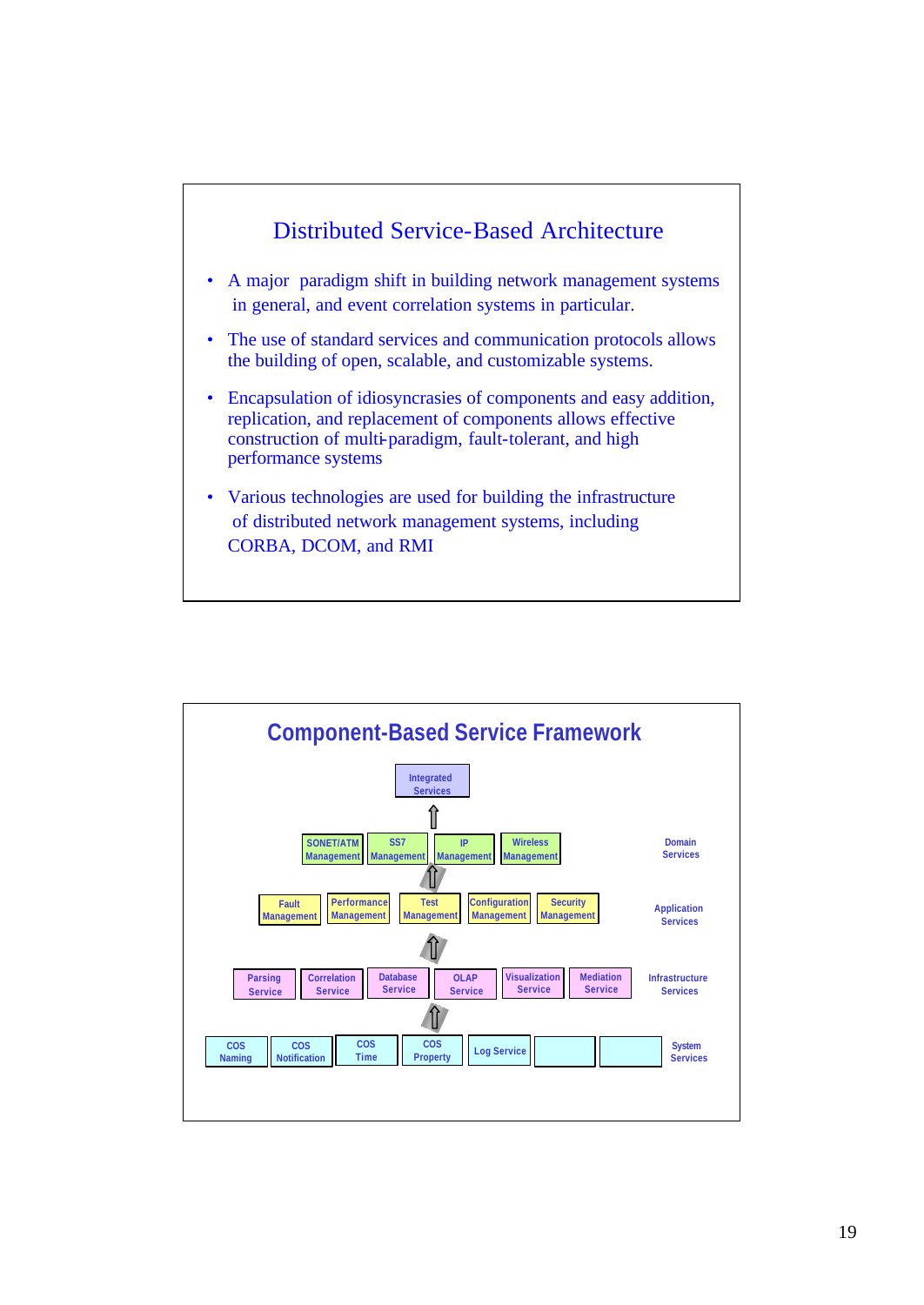

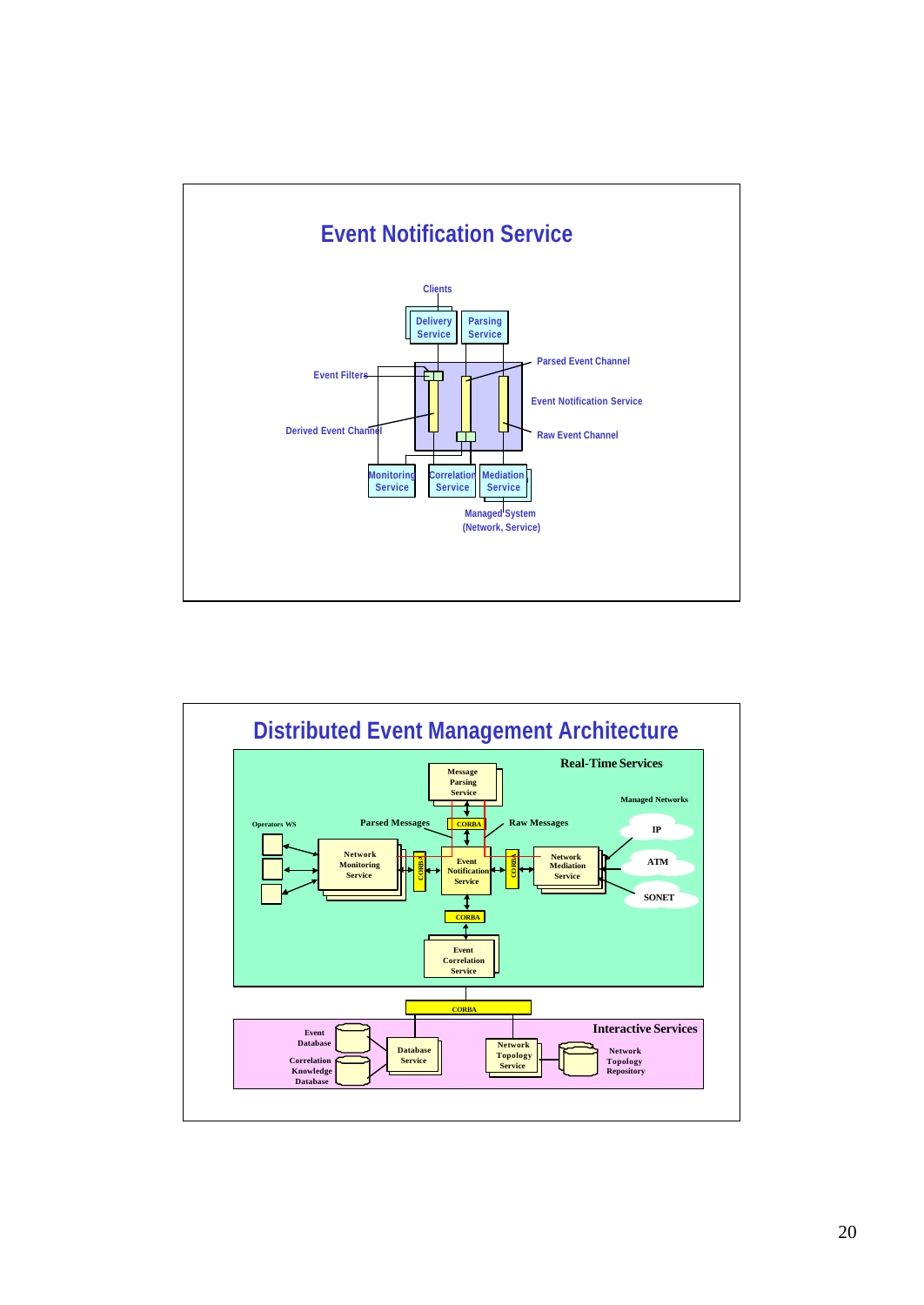

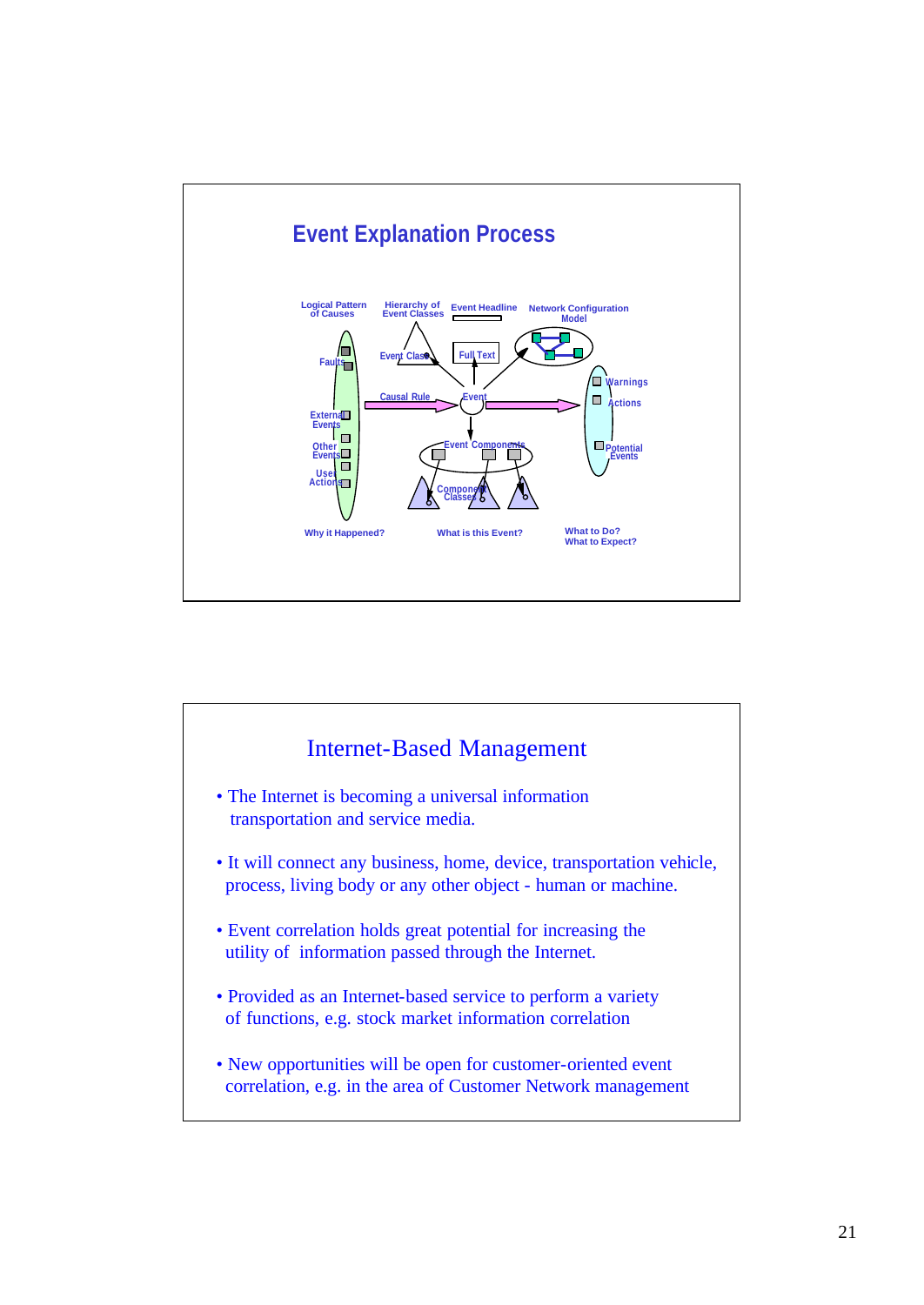